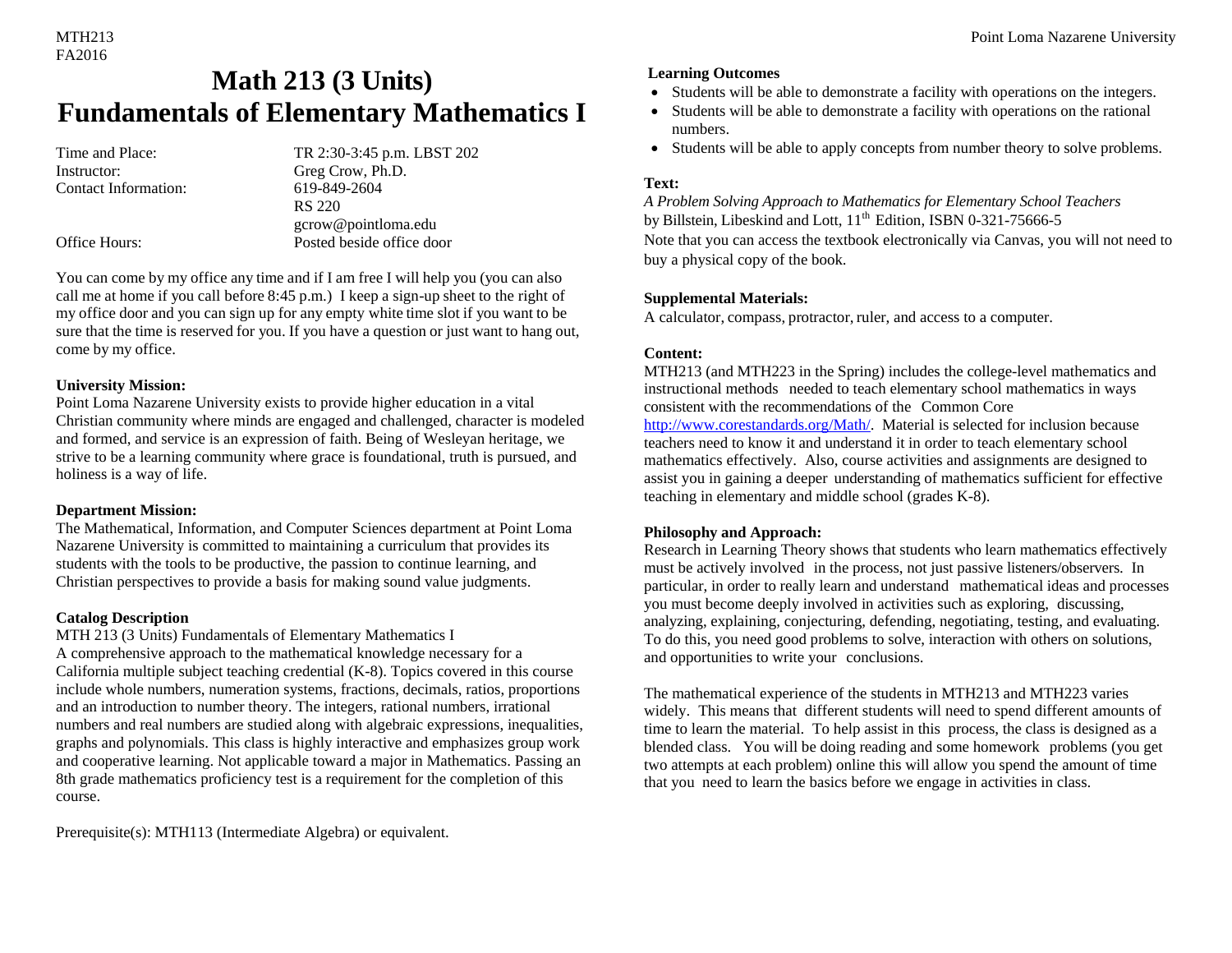## FA2016 **Grading:**

Grades are based on the number of points accumulated throughout the course with the following exception. A student must pass at least one of the Mid-Semester Examination or the Final Examination in order to pass the class. That is, a score of 60% must be achieved on one of the Examinations, or else the final grade will be an F regardless of all other point totals. Approximate minimal percentages required to obtain a given grade are:

| Online Homework                   | 15%   |
|-----------------------------------|-------|
| Written Homework                  | 20%   |
| <b>Review Exercises for Exams</b> | .5%   |
| In-Class Written Exam             | 25%   |
| Cumulative Final Exam             | 35%   |
| Total                             | 100\% |

The grading scale for the course is:

|      | A         | в        |          | D        |
|------|-----------|----------|----------|----------|
| $^+$ |           | (87,90)  | (77, 80) | (67,70)  |
|      | [92, 100] | [82, 87] | [72, 77] | [62, 67] |
|      | [90, 92)  | [80, 82) | [70, 72) | [60, 62) |

#### **Graphical Schedule of Assignments**

A graphical representation of assignments can be seen in the Schedule at the end of this document.

#### **Credit Hour:**

In the interest of providing sufficient time to accomplish the stated course learning outcomes, this class meets the PLNU credit hour policy for a 3 unit class delivered over 15 weeks. Specific details about how the class meets the credit hour requirements can be provided upon request.

#### **Homework:**

You will have two types of homework:

**Online Homework** - this will be due at 11:59 pm on the Wednesday before our class face to face meeting. Your online homework will be graded by the computer. You will have two attempts to work each problem.

**Written Homework** - this will be **due at the start of class** the next Thursday. No late homework will be accepted except by prior arrangement or with a documented emergency. In your written homework I expect to see calculations using the terminology and methods of the class and not just an answer. A random selection (the same for all people) of the problems will be graded on any homework assignment.

#### **Basic Competency Test:**

In order to pass MTH213 you must pass this test at the 80% level. It will be given the first Tuesday of classes and then retakes can be arranged on a one to one basis with the course professor. No more than a total of three attempts are allowed on this test.

#### **Examinations and the Final Examination:**

There will be one Mid-Semester Examination and a comprehensive Final Examination. The Mid-Semester Examination and the Final Examination will include problems and questions over material assigned in the text, readings and handouts, as well as material presented in class. The examination schedule is included in the daily schedule. The instructor will not accept excuses such as poor communication with parents, benefactors, surf team sponsors and/or travel agents. No examination shall be missed without prior consent or a well-documented emergency beyond your control. In such cases, all make-up exams will occur at 8:30 am on the Saturday between classes and Final Exam week. A score of zero will be assigned for an examination that is missed without prior consent or a welldocumented emergency beyond your control.

#### **Attendance:**

Attendance is expected at each class session. In the event of an absence you are responsible for the material covered in class and the assignments given that day.

Regular and punctual attendance at all classes is considered essential to optimum academic achievement. If the student is absent from more than 10 percent of class meetings, the faculty member can file a written report which may result in deenrollment. If the absences exceed 20 percent, the student may be de-enrolled without notice until the university drop date or, after that date, receive the appropriate grade for their work and participation. See

http://catalog.pointloma.edu/content.php?catoid=24&navoid=1581#Class\_Attendance in the Undergraduate Academic Catalog.

Because this course is a hybrid course, attendance will be calculated as follows:

Face-to-face portion of the class: You must be present on time for the full class for you to be considered present in the face to face meeting.

Online portion of the class: You are expected to work on material online every week. In order to earn credit for being "present" in the online portion of the class each week you must complete at least one online homework assignment or exam review assignment (for test weeks) before the due date/time for that week.

If you miss 10% of the classes, you will receive a warning. If you miss 20% of the classes, you will be automatically de-enrolled.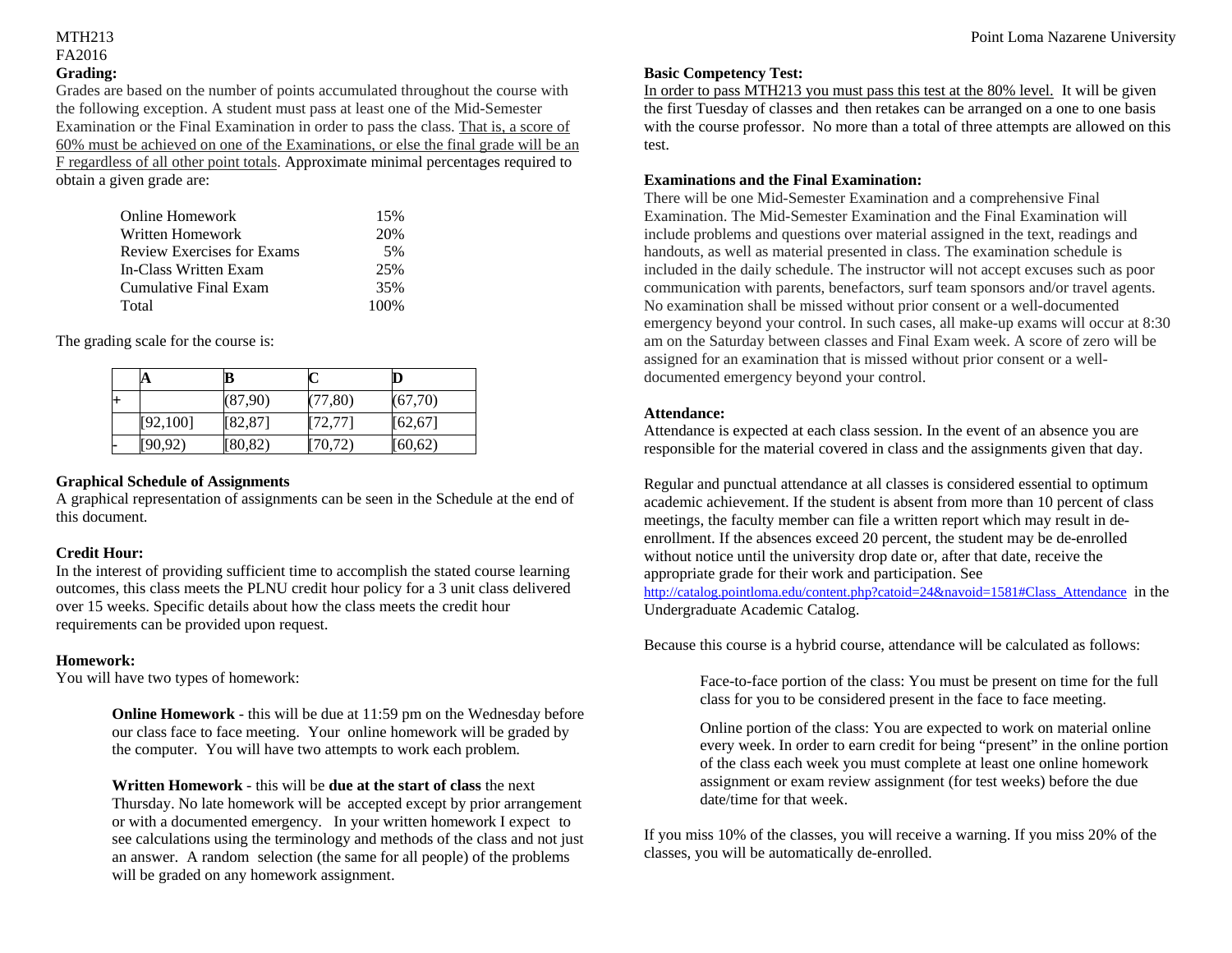## FA2016 **Class Enrollment:**

It is the student's responsibility to maintain his/her class schedule. Should the need arise to drop this course (personal emergencies, poor performance, etc.), the student has the responsibility to follow through (provided the drop date meets the stated calendar deadline established by the university), not the instructor. Simply ceasing to attend this course or failing to follow through to arrange for a change of registration (drop/add) may easily result in a grade of F on the official transcript.

#### **Academic Accommodations:**

If you have a diagnosed disability, please contact PLNU's Disability Resource Center (DRC) within the first two weeks of class to demonstrate need and to register for accommodation by phone at 619-849-2486 or by e-mail at DRC@pointloma.edu. See Disability Resource Center for additional information. For more details see the PLNU catalog:

http://catalog.pointloma.edu/content.php?catoid=24&navoid=1581#Academic\_Acco mmodations

Students with learning disabilities who may need accommodations should discuss options with the instructor during the first two weeks of class.

#### **Academic Honesty:**

Students should demonstrate academic honesty by doing original work and by giving appropriate credit to the ideas of others. Academic dishonesty is the act of presenting information, ideas, and/or concepts as one's own when in reality they are the results of another person's creativity and effort. A faculty member who believes a situation involving academic dishonesty has been detected may assign a failing grade for that assignment or examination, or, depending on the seriousness of the offense, for the course. Faculty should follow and students may appeal using the procedure in the university Catalog. See

http://catalog.pointloma.edu/content.php?catoid=24&navoid=1581#Academic\_Hone sty for definitions of kinds of academic dishonesty and for further policy information.

#### **Copyright Protected Materials**

Point Loma Nazarene University, as a non-profit educational institution, is entitled by law to use materials protected by the US Copyright Act for classroom education. Any use of those materials outside the class may violate the law.

#### **E-mail and Messages:**

I expect that you regularly use e-mail. I will periodically send you information and updates via e-mail and/or via canvas. In the first week of class you must activate your PLNU e-mail account if you are not currently using it.

#### **Final Exam: 4:30-7:00 pm Thursday December 15th, 2016 in LBRT 204A**

The final exam date and time is set by the university at the beginning of the semester and may not be changed by the instructor. This schedule can be found on the university website and in the course calendar. No requests for early examinations will be approved. Only in the case that a student is required to take three exams during the same day of finals week, is an instructor authorized to consider changing the exam date and time for that particular student.

#### **The Final Exam is a Comprehensive Examination.**

#### **Some Tips About This Class:**

- $\bullet$  Reading mathematics is a fairly slow process and will require you to read things more than once. Do not get behind; you want to be working on class material most days.
- c Read with a pencil in hand. Be sure to fill in details and check the author's computations. It will probably help your studying if you write these calculations in a notebook.
- $\bullet$  Read the material and work the online problems with the text before attempting quizzes and written homework.
- $\bullet$ Work lots of problems. Part of becoming good at mathematics is practice.
- e Work in groups. You learn a lot if you have to explain your solution to someone else (we will be doing this in class).
- 0 Stay current with your assignments (cramming won't help)
- c If you have a question, *ASK*.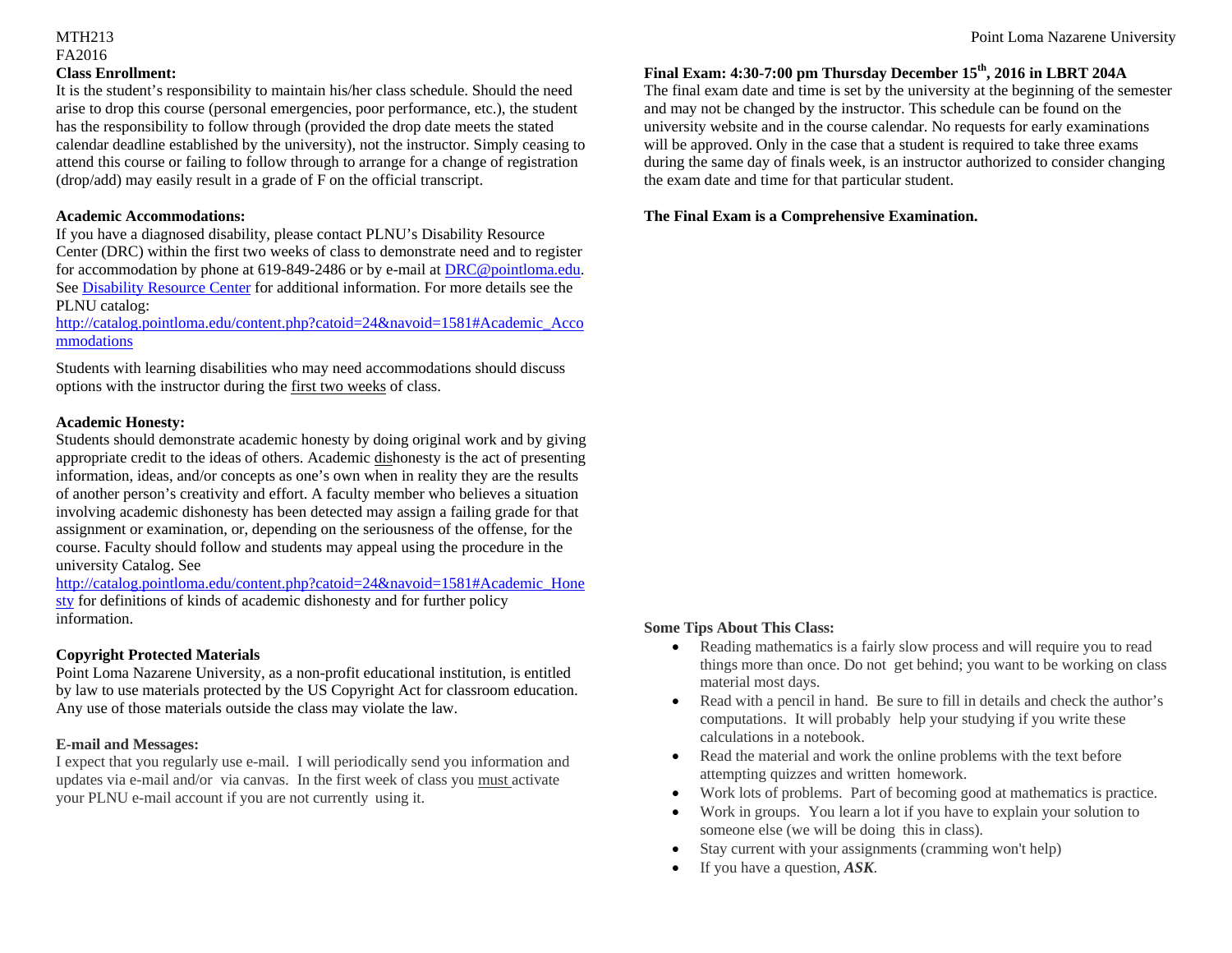# **Weekly Schedule**

| Week and                 |                                                        | <b>Prior to Class</b>                                                  |                                        | In Class                                                                            | <b>After Class</b>                                                                                                                                                                                                                                                                                                            |  |
|--------------------------|--------------------------------------------------------|------------------------------------------------------------------------|----------------------------------------|-------------------------------------------------------------------------------------|-------------------------------------------------------------------------------------------------------------------------------------------------------------------------------------------------------------------------------------------------------------------------------------------------------------------------------|--|
| <b>Start Date</b>        | Online                                                 | Online<br>Assignments                                                  | Open Lab<br>Tuesday                    | Thursday                                                                            | Homework (problems from the textbook to be done on paper).                                                                                                                                                                                                                                                                    |  |
|                          |                                                        | Due 11:59 pm                                                           |                                        |                                                                                     | Due in class the next Thursday                                                                                                                                                                                                                                                                                                |  |
|                          |                                                        | Wednesday                                                              |                                        |                                                                                     | (By section in the textbook, with the page number that will show<br>in the online copy of the book)                                                                                                                                                                                                                           |  |
| 8/28/16                  |                                                        |                                                                        | None<br>(1 <sup>st</sup> week)         | Introduction to the Class<br>Introduction to Sections 2.1-2.2                       | None<br>(1 <sup>st</sup> week)                                                                                                                                                                                                                                                                                                |  |
| $\overline{c}$<br>9/4/16 | $2.1 - 2.2$<br>Read                                    | $2.1 - 2.2$ Assigned<br><b>Online Problems</b><br>(Pearson HW)         | <b>Basic</b>                           | Sections 2.1-2.2 Activities<br>Competency Test Introduction to Sections 2.3 and 3.1 | $2-1B: 3, 10, 11, 15 (a,b), 16$<br>(Pg. 64)<br>(Pg. 79)<br>$2-2B: 3, 5(a,b), 11, 14, 16$                                                                                                                                                                                                                                      |  |
| 9/11/16                  | 2.3 and 3.1<br>Read                                    | Sections 2.3 and<br>3.1 Assigned<br>Online Problems<br>(Pearson HW)    | <b>Optional Session</b><br>for Help    | Sections 2.3 and 3.1 Activities<br>Introduction to Sections 3.2-3.3                 | (Pg. 90)<br>$2-3B: 5(a,b,c,d), 9, 10, 11, 13$<br>(Hint: look at the example from our face to face meeting to think<br>about how to do 13 in the textbook)                                                                                                                                                                     |  |
|                          |                                                        |                                                                        |                                        |                                                                                     | $3-1B:1, 5(a,b), 8, 15, 18, 20$<br>(Pg. 110)                                                                                                                                                                                                                                                                                  |  |
| 9/18/16                  | $3.2 - 3.3$<br>Read                                    | 3.2-3.3 Assigned<br><b>Online Problems</b><br>(Pearson HW)             | <b>Optional Session</b><br>for Help    | Chapter 3.2-3.3 Activities<br>Introduction to Sections 3.4-3.5                      | 3-2B: 1, 6, 10, 11, 12(a,b,c), 16, 17<br>(Pg. 123)<br>(Pg. 140)<br>$3-3B: 5, 6, 10, 12, 13$                                                                                                                                                                                                                                   |  |
| 9/25/16                  | $3.4 - 3.5$<br>Continue<br>reading                     | $3.4 - 3.5$ Assigned<br><b>Online Problems</b><br>(Pearson HW)         | Optional Help<br>Session this<br>week. | Sections 3.4-3.5 Activities<br>Introduction to Chapter 4                            | (Pg. 155)<br>$3-4B: 2, 4(a,b,c), 5, 12, 14$<br>$3-5B$ : 2, 3, 4, 5(a,b), 6, 13(a,b)<br>(Pg. 166)                                                                                                                                                                                                                              |  |
| 6<br>10/2/16             | $4.1 - 4.3$<br>Read                                    | Chapter<br>4 Assigned Online<br>Problems (Pearson<br>HW)               | <b>Optional Session</b><br>for Help    | Sections 4.1-4.3 Activities<br><b>Test Review</b>                                   | (Pg. 187)<br>4-1B: 4(a,b,c), 8, 11, 12(a,b), 14<br>$4-2B: 3, 5, 15$<br>(Pg. 202)<br><b>Mathematical Connections 4.2</b><br>(bottom of Pg. 202)<br>(Hint: 3, 6 pay attention to the fact that these two problems need<br>answers that should be written in sentences.)<br>4-3B: $1(b,c)$ , $2(c, d)$ , $3, 9, 19$<br>(Pg. 214) |  |
| 10/9/16                  | <b>ONLINE</b><br>Review<br>Quizzes for<br>Chapters 2-4 | <b>Test Review</b><br>Activities<br>Review<br>Homework<br>Chapters 2-4 | <b>Optional Session</b><br>for Help    | $\mathbf{Exam}$ (1 hour)<br>Introduction to Chapter 5                               | No written homework this week.                                                                                                                                                                                                                                                                                                |  |